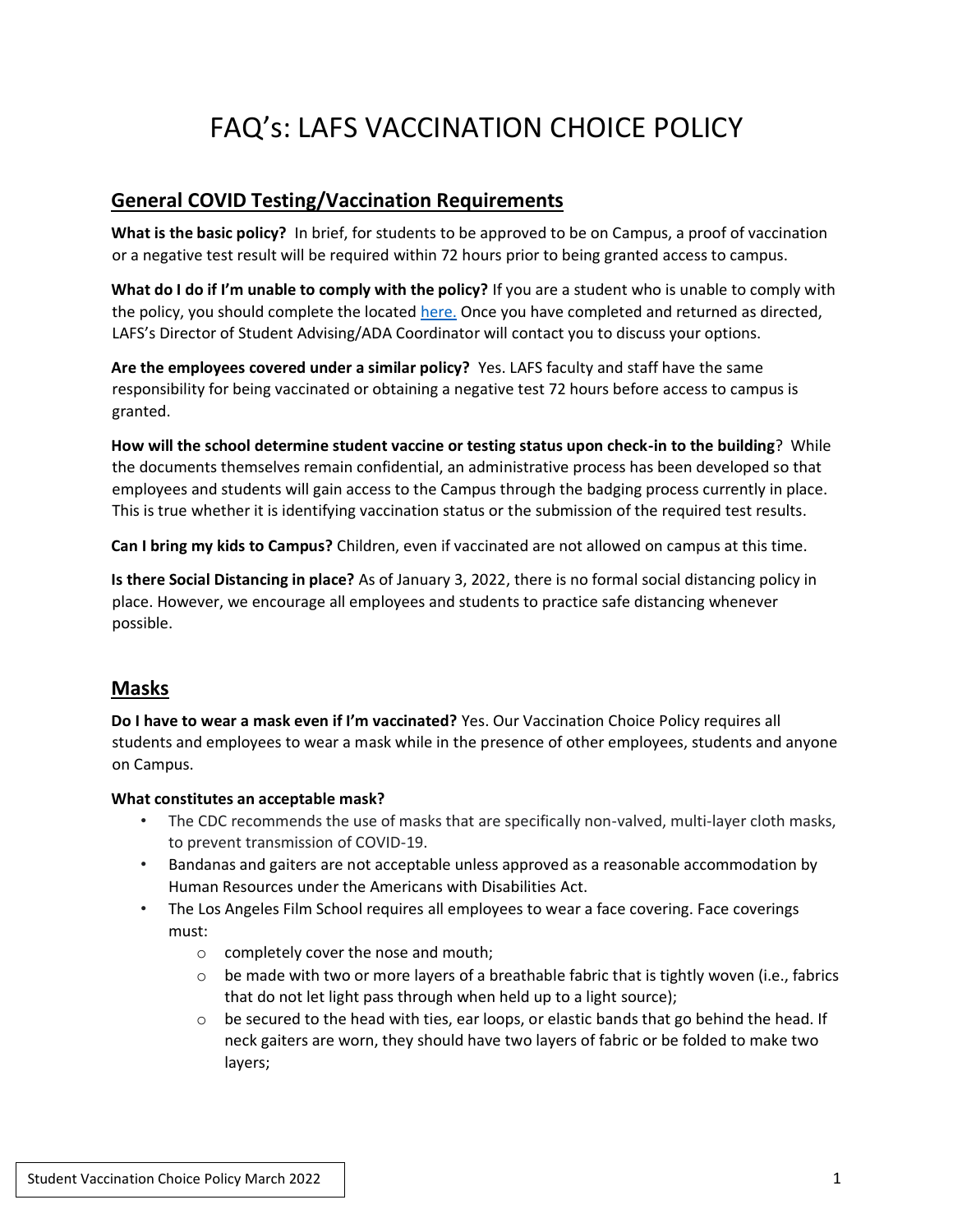- $\circ$  fit snugly over the nose, mouth, and chin with no large gaps on the outside of the face; and
- $\circ$  be a solid piece of material without slits, exhalation valves, visible holes, punctures, or other openings.
- $\circ$  include clear face coverings or cloth face coverings with a clear plastic panel that, despite the non-cloth material allowing light to pass through, otherwise meet these criteria and which may be used to facilitate communication with people who are deaf or hard-of-hearing or others who need to see a speaker's mouth or facial expressions to understand speech or sign language respectively.

The following are exceptions to LAFS's requirements for face coverings:

- When an employee or student is alone in a room with floor to ceiling walls and a closed door.
- For a limited time, while an employee or student is eating or drinking at the workplace or for identification purposes in compliance with safety and security requirements.
- When an employee or student is wearing a respirator.
- Where LAFS has determined that the use of face coverings is infeasible or creates a greater hazard (e.g., when it is important to see the employee's mouth for reasons related to their job duties, when the work requires the use of the employee's or student's uncovered mouth, or when the use of a face covering presents a risk of serious injury or death).

**Will LAFS provide me an acceptable mask if needed?** Yes. Acceptable masks are available at all of the Security stations in all three buildings.

**What do I do if I see someone on campus who is not wearing a mask?** If you feel comfortable, you can certainly offer a reminder, as they may have forgotten. Another option is to notify your instructor who will remind the student or employee of the policy and be sure the mask is worn.

**What happens if someone refuses to wear a mask?** An employee will be directed to leave campus and to contact Human Resources at hr@lafilm.edu. A student will be directed to leave campus and the Office of Conduct will be in contact to discuss their return to campus.

### **Vaccination**

What is the definition of Fully Vaccinated? You are fully vaccinated two weeks after your 2<sup>nd</sup> dose of the Pfizer or Moderna vaccination or two weeks after the Johnson & Johnson vaccination.

**I have had one dose of a two dose vaccine, do I need to test?** Yes. When you are fully vaccinated and your vaccination record has been received, you will no longer need to be tested weekly.

**Will LAFS continue to have on-site vaccinations periodically?** Yes. We will keep you posted as those dates are secured.

**Do I need to do anything if I'm fully vaccinated?** If you uploaded your document to the confidential portal supporting your vaccination status, there is nothing more to do.

**How do I upload my vaccination card to the confidential portal?** As a LAFS student with an LAFILM email address, you have access to a confidential portal on LAFS Student Connect site.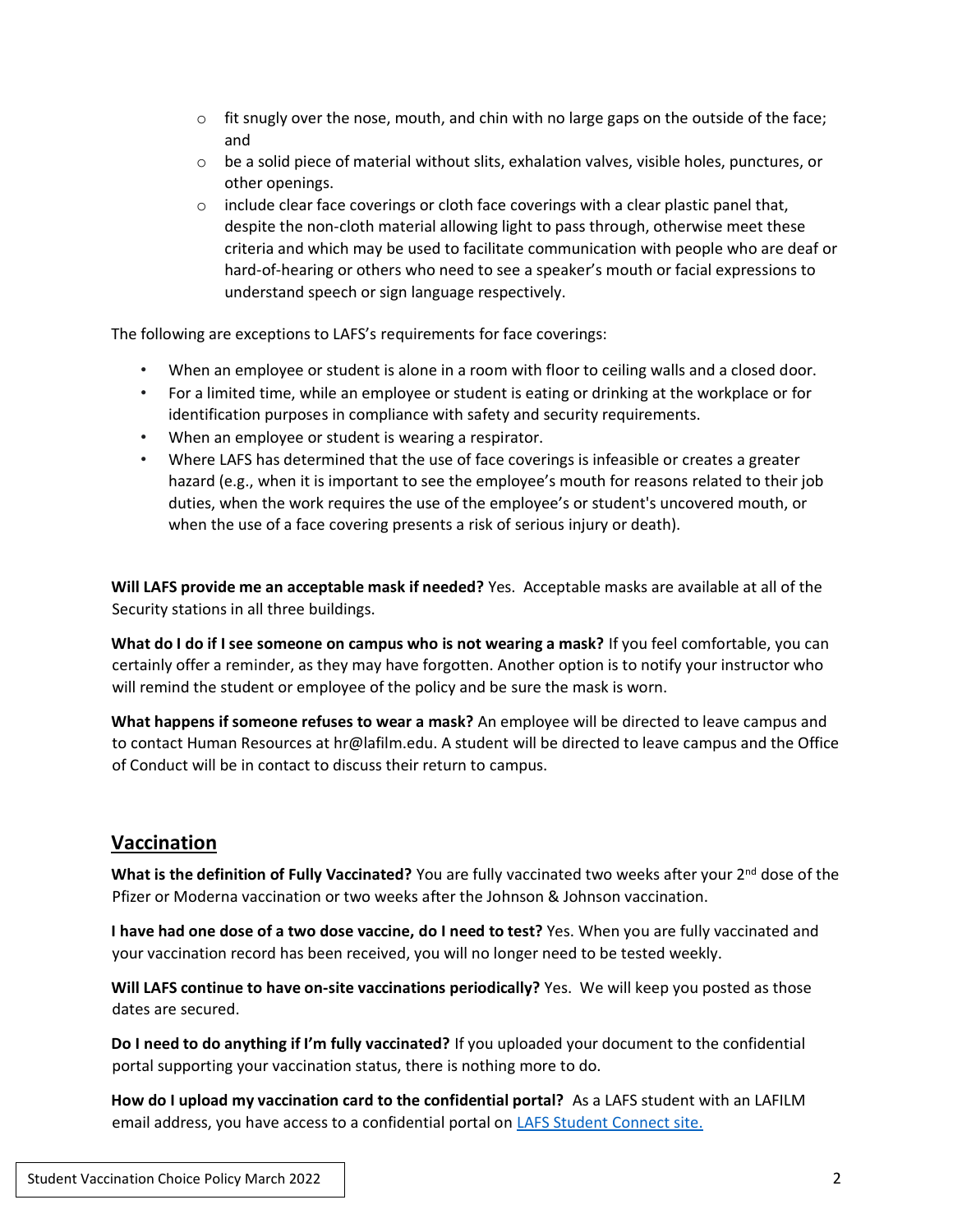**Will students need to receive their booster shots to be considered fully vaccinated?** We encourage all employees and students to get vaccinated and to continue to receive all available methodologies to increase and or maintain their immunity. We are currently not requiring booster shots to be uploaded into the Vaccination Document Portal.

**Can I upload my vaccination record once I'm fully vaccinated so I don't need to undergo the testing?**  Yes. Once you are fully vaccinated, as defined above, you can upload your vaccination record to the confidential portal on LAFS Student Connect site here and click on 'COVID-19 Upload Vaccination Information'.

# **COVID-19 Testing For Unvaccinated Students**

**How often will students need to be tested?** The LAFS Vaccination Choice Policy requires that unvaccinated employees and students be tested weekly for COVID-19 no more than 72 hours before they plan to come to campus. The test is valid for 5 days from the date of the test uploaded via [a](https://click.info.lafilm.edu/?qs=d52d14d2dd5c20864d498db79b30922e262c80d5176fc8b907039bd238faaf661e7e49e6c96d61949a8630e07a2368b7bf9263a6169b5018)  [confidential portal](https://click.info.lafilm.edu/?qs=d52d14d2dd5c20864d498db79b30922e262c80d5176fc8b907039bd238faaf661e7e49e6c96d61949a8630e07a2368b7bf9263a6169b5018) on the student connect site.

**What is an acceptable test?** They are a variety of acceptable tests available such as a standard rapid PCR or Rapid Antigen test. Home tests are now acceptable, by providing specific information. See below for acceptable home tests.

**What information is needed for a home test to be acceptable?** The negative home test result must have the date the test was taken (no more than 72 hours prior to arriving to campus) and the student's first initial and last name. Take a picture of the test result and upload the picture into the confidential test portal on the LAFS Student Connect Site.

**Where can I get tested?** Students are responsible for deciding where to get tested. Below is the Los Angeles County Department of Public Health website with localized testing sites when needed. https://covid19.lacounty.gov/testing/

**Who is responsible for paying for the test if there is a cost?** Students are responsible for paying for the cost of testing.

**How will test results be shared with the company?** A confidential portal is being established for students to upload their weekly tests results prior to coming on campus. Access to the confidential portal to upload the negative test will be provided to you beginning as early as December 30, 2021.

# **If I test weekly, how long is the test valid?**

The test is valid for 5 days from the date of the test.

**What is the policy regarding vaccinations and testing for visitors and guests?** This policy also applies to our outside vendors, industry pros, partners, alumni and guests.

**What do I do if I cannot comply with either option provided—to be vaccinated or undergo testing?** If you are a student who is unable to comply with the policy, you should complete the Accommodation Request Form located here. Once you have completed and returned as directed, LAFS's Director of Student Advising/ADA Coordinator will contact you to discuss your options.